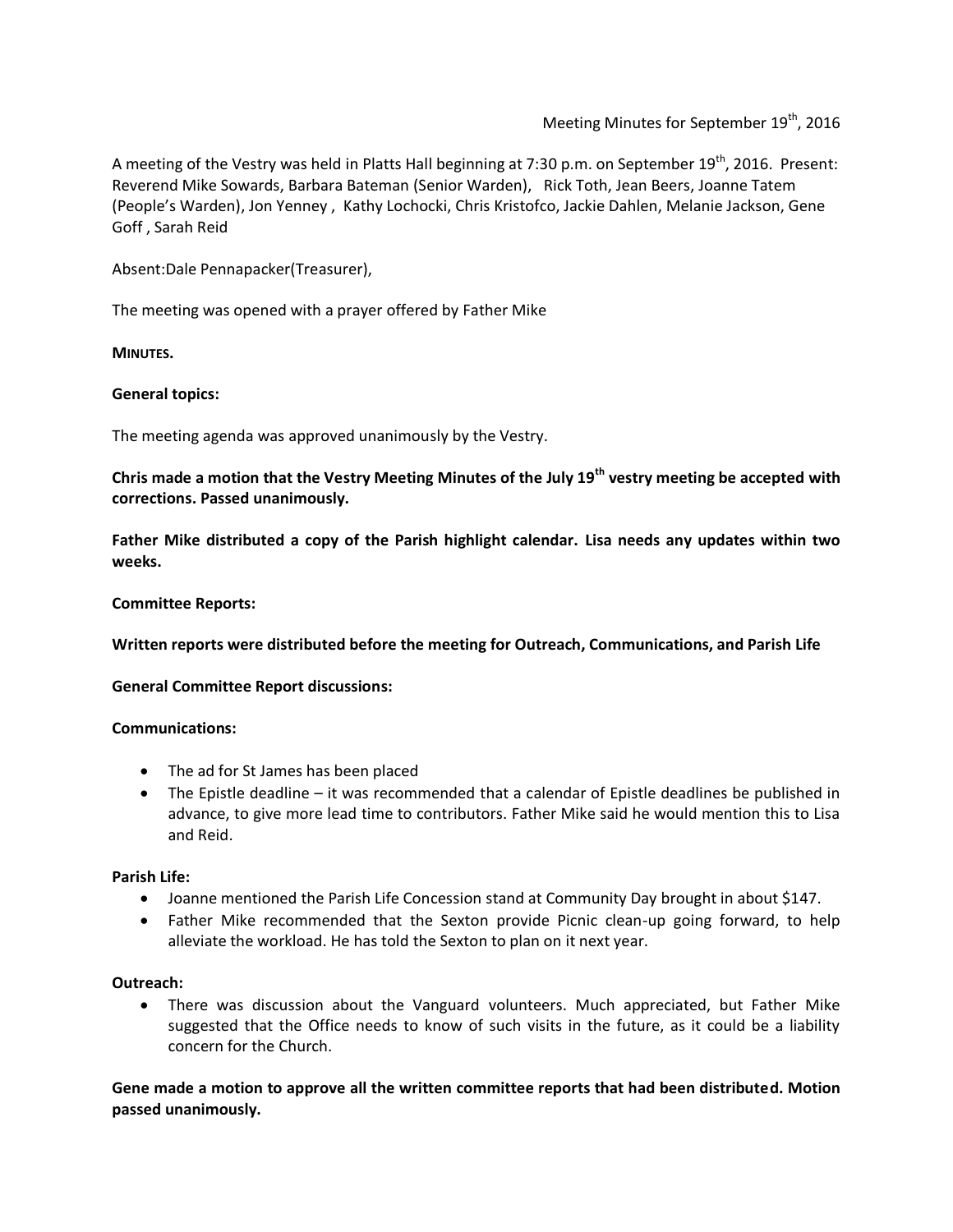# **New Business:**

# **Eagle Scout Standard Operating Procedure (SOP):**

 Chris distributed a draft of the SOP. There was a general discussion of the SOP, and some recommendations were made to adjust the wording, especially in the Project Funding section.

## **Jean made a motion to approve the SOP with the suggested amendments. Approved unanimously.**

## **2017 Stewardship Campaign:**

- It was discussed that the Wardens will be leading the campaign for 2017.
- $\bullet$  The kickoff will be October 23<sup>rd</sup>, at the Ministries Fair. The Campaign will last for 5 weeks, and will end with an In-gathering on November 20<sup>th</sup>.
- There will be a five week preaching series focused on different aspects of Stewardship.

## **Joanne discussed the Ministry Fair:**

- It is important to get the word out, and get parish members more involved in the Church.
- Joanne suggested a Stewardship/Pledge card, so the Stewardship expressions of interest can more easily and quickly be acted upon.
- There was discussion that the Ministry Fair should be held for all three services the weekend of October 23<sup>rd</sup>.
- It was also noted towards the end of our meeting that it is important to reach out to the other ministries, such as the Choir and others, to start preparing for the Fair.

### **GKO Update:**

 Father Mike updated the Vestry that the GKO Plan would be presented to the Township Planning Commission on October  $26<sup>th</sup>$ . Bishop Daniel may attend if he is available.

### **RFP Process Update:**

 Father Mike updated the Vestry that there are 4 bidders for the RFP committee to interview, which will take place on October  $4^{th}$ ,  $6^{th}$  and  $13^{th}$ . The bids are in the \$48K to \$110K range.

### **Bishop Daniel:**

 There was discussion of our new Bishop. All that have met him so far have been very impressed. People are expecting changes for the better for our Diocese. He has come across as very accessible, but demanding as well.

### **Vestry Covenant:**